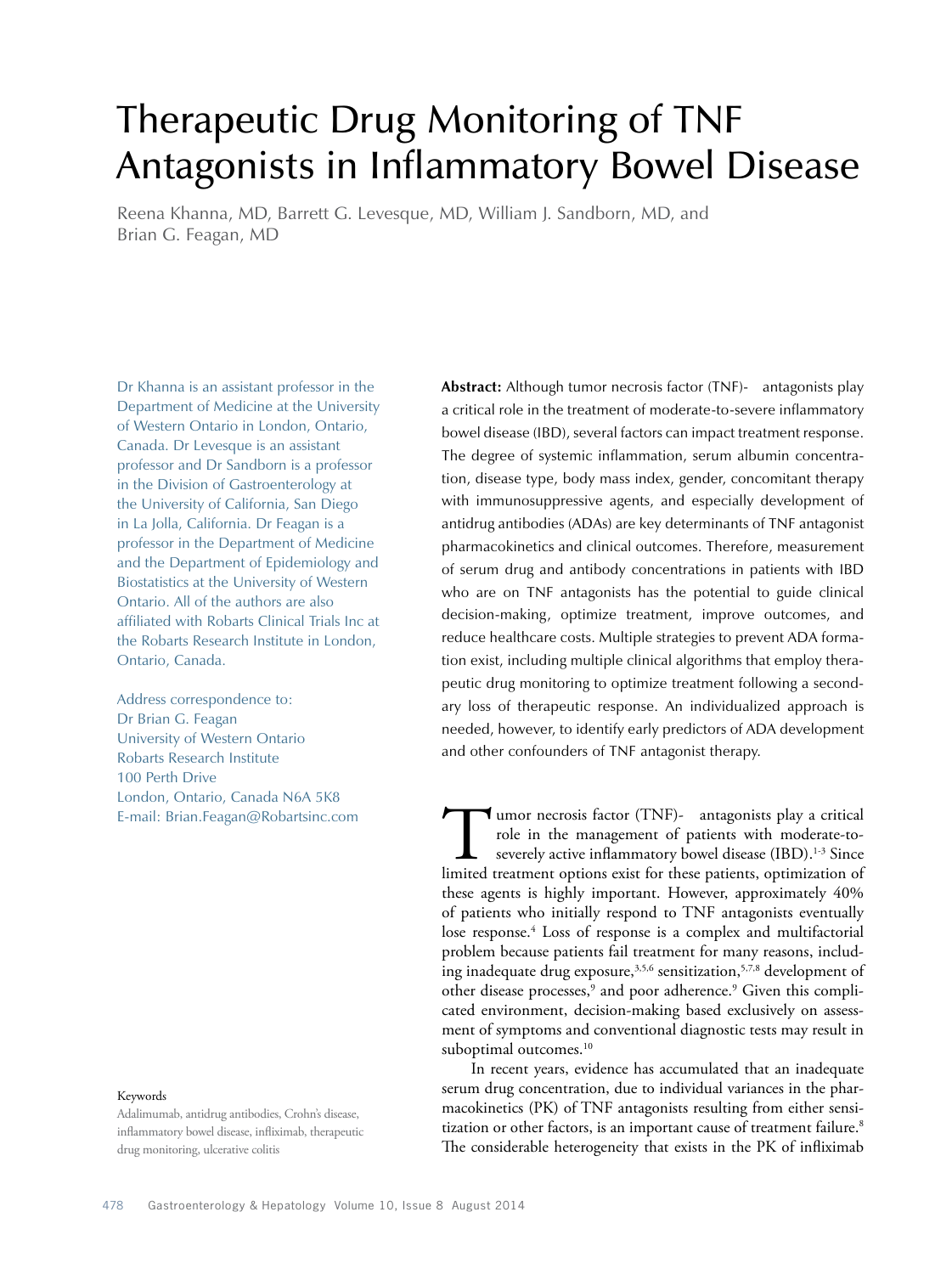(Remicade, Janssen), adalimumab (Humira, AbbVie), and certolizumab pegol (Cimzia, UCB) suggests that optimal therapy might ultimately require individualized dosing. Although population-based studies have identified multiple determinants of PK,<sup>8</sup> robust predictive models that would facilitate individualized dosing algorithms are currently lacking. Nevertheless, the recent availability of commercial assays to measure serum drug concentrations and antidrug antibodies (ADAs) has provided gastroenterologists with a new means to optimize the use of TNF antagonists with conventional dose regimens.<sup>9,11-16</sup>

Substantial evidence supports the value of therapeutic drug monitoring (TDM) in both Crohn's disease (CD) and ulcerative colitis (UC).<sup>3,5,7,17-23</sup> Although multiple indications have been proposed for TDM, the most compelling is for the management of patients with secondary loss of response to TNF antagonists.

# **Heterogeneity in the Pharmacokinetics of Tumor Necrosis Factor Agonists**

Although our experience with TNF antagonists in the treatment of IBD spans more than 20 years, the heterogeneity that exists among individuals regarding the PK of these drugs has only recently been recognized. Although the causes of this variability are incompletely understood, several factors are known to be critical. Specifically, the development of ADAs, degree of systemic inflammation as determined by the serum C-reactive protein (CRP) or plasma TNF concentration, serum albumin concentration, disease type, body mass index, gender, and concomitant therapy with immunosuppressive agents have emerged as key determinants of PK.

## *Antidrug Antibodies*

The humoral immune system generates high affinity antibodies against specific microbial proteins. Administration of foreign antigens, such as monoclonal antibodies, as drugs can also lead to sensitization through stimulation of these protective mechanisms.

Antigen recognition and binding to B-cell receptors $24$ stimulate cells with the greatest antigen affinity to proliferate25 and produce specific antibodies that can reduce the efficacy of TNF antagonists<sup>5,7,19,26,27</sup> through either (1) formation of immune complexes that result in accelerated drug clearance and suboptimal serum drug concentrations, $28$  (2) neutralization of biologic activity, or (3) immune-mediated adverse reactions, such as serum sickness, that lead to discontinuation of therapy.29,30 Sensitization has been observed with all biologic drugs, including recombinant insulin, growth hormone, granulocyte macrophage colonystimulating factor, factor VIII, erythropoietin, interferon,<sup>28</sup> and monoclonal antibodies. Although technologic advances have enabled the creation of chimeric, humanized, and fully human antibodies, the challenge of sensitization remains.<sup>31</sup> Empiric experience has clearly demonstrated that fully human antibodies are capable of inducing ADAs, with negative clinical consequences.28

## *Degree of Systemic Inflammation*

TNF antagonists undergo elimination through proteolysis in the reticuloendothelial system (RES).<sup>32,33</sup> Increased inflammatory activity, as measured by serum CRP, is associated with more rapid clearance of drug,<sup>34-36</sup> possibly as a consequence of enhanced proteolytic activity by the tissue macrophages that constitute the RES. Accordingly, patients with a greater inflammatory burden may require higher drug concentrations. Furthermore, a complementary mechanism also may be relevant in patients with a high inflammatory burden. High concentrations of soluble TNF may saturate standard doses of TNF antagonists. This "antigen sink" results in inadequate tissue drug concentrations and poor control of inflammation.

In support of this notion, several studies have demonstrated an inverse correlation between plasma TNF concentrations and clinical efficacy of TNF antagonists in patients with rheumatoid arthritis (RA)<sup>37-39</sup> and IBD. Experienced clinicians also will recognize that high serum concentrations of CRP are uniformly present in hospitalized patients with severe UC. It is noteworthy that the presence of accelerated drug clearance and low drug concentrations is highly prevalent in these patients. TNF is a major driver of interleukin-6 production, which, in turn, upregulates CRP production by the liver. Since TNF has a relatively short half-life (approximately 6 hours), daily measurement of CRP is a potential biomarker to guide infliximab therapy.<sup>40</sup>

## *Serum Albumin Concentration*

Patients with UC or CD with low serum albumin concentrations have both lower trough drug concentrations and lower remission rates following treatment with infliximab.<sup>36,41</sup> Although the exact mechanism for this interaction is unknown, the clearance of monoclonal antibodies and albumin occurs through the same receptor-mediated pathway in the RES.<sup>33</sup> The Brambell receptor (FcRn), which is primarily expressed on vascular endothelial and RES cells,<sup>42</sup> binds albumin and immunoglobulin (Ig) G antibodies<sup>43</sup> and subsequently prolongs their half-lives<sup>44</sup> by preventing their degradation in lysosomes (Figure 1).32 These receptors become saturated at high concentrations of IgG antibodies or albumin. Although the precise mechanism responsible for the relationship between low albumin concentrations and accelerated drug clearance is unknown, one possibility is the development of enhanced binding of FcRn to albumin in response to hypoalbuminemia, resulting in greater protein catabolism of globulins, including monoclonal antibodies.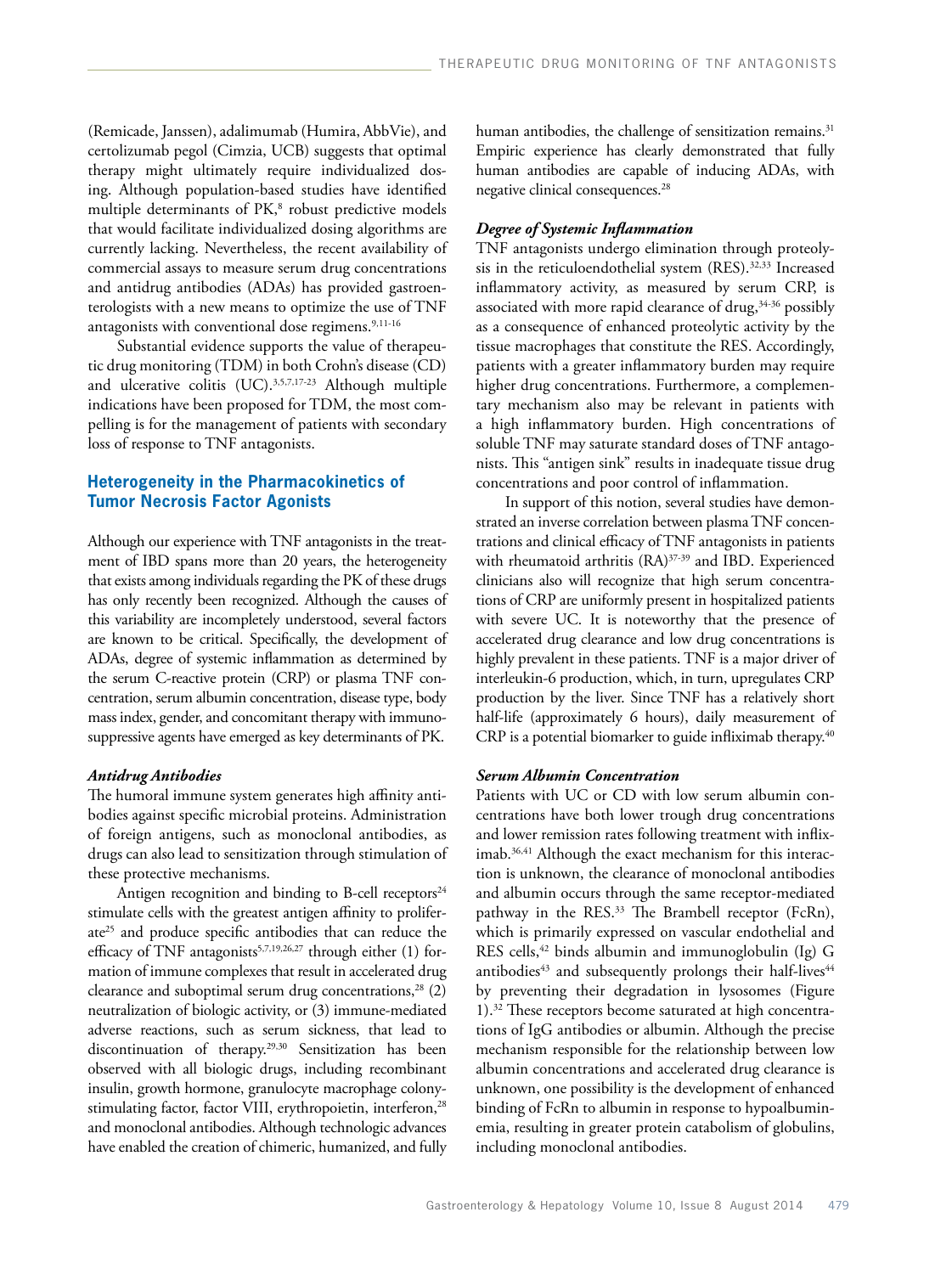

Figure 1. A schematic of the Brambell receptor (FcRn) antibody salvage.

Reproduced with permission from Mould DR, Green B. Pharmacokinetics and pharmacodynamics of monoclonal antibodies: concepts and lessons for drug development. *BioDrugs*. 2010;24(1):23-39.

## *Disease Type*

The proportion of patients with undetectable infliximab concentrations is higher among patients with severely active UC than in those with CD.<sup>5,7</sup> Although this difference has been attributed to the presence of both a higher inflammatory burden and low serum albumin concentration, high stool concentrations of infliximab have recently been observed in these patients,<sup>45</sup> indicating the possibility of a protein-losing colopathy in which monoclonal antibodies and other endogenous antibodies are excreted in the stool. Accordingly, differences in the extent of surface area affected by disease might explain the observed differences in PK between UC and CD.

#### *Body Size*

Weight-based dosing of TNF antagonists does not reliably predict patient drug exposure because the relationship between weight and drug clearance is nonlinear.<sup>34,46</sup> These variations in clearance are greatest in patients with low weight and severe inflammation.<sup>34,46</sup> An elevated body mass index has been associated with poor clinical outcomes with infliximab therapy in patients with RA.<sup>47</sup> The production of proinflammatory cytokines by adipose tissue has been proposed as a potential mechanism to explain the higher drug requirements observed in these patients.<sup>48</sup>

# *Gender*

Although gender has been cited as an independent predictor of TNF antagonist clearance,<sup>34,46</sup> this factor is confounded by weight (ie, male gender is associated with both greater drug clearance and greater weight). Further research is required to determine whether these factors are independent predictors of PK.

#### *Concomitant Immunosuppressive Therapy*

Concomitant immunosuppressive therapy can reduce clearance of TNF antagonists, both through the prevention of ADAs and likely through direct effects on the RES. (See the section below on prevention of ADAs.)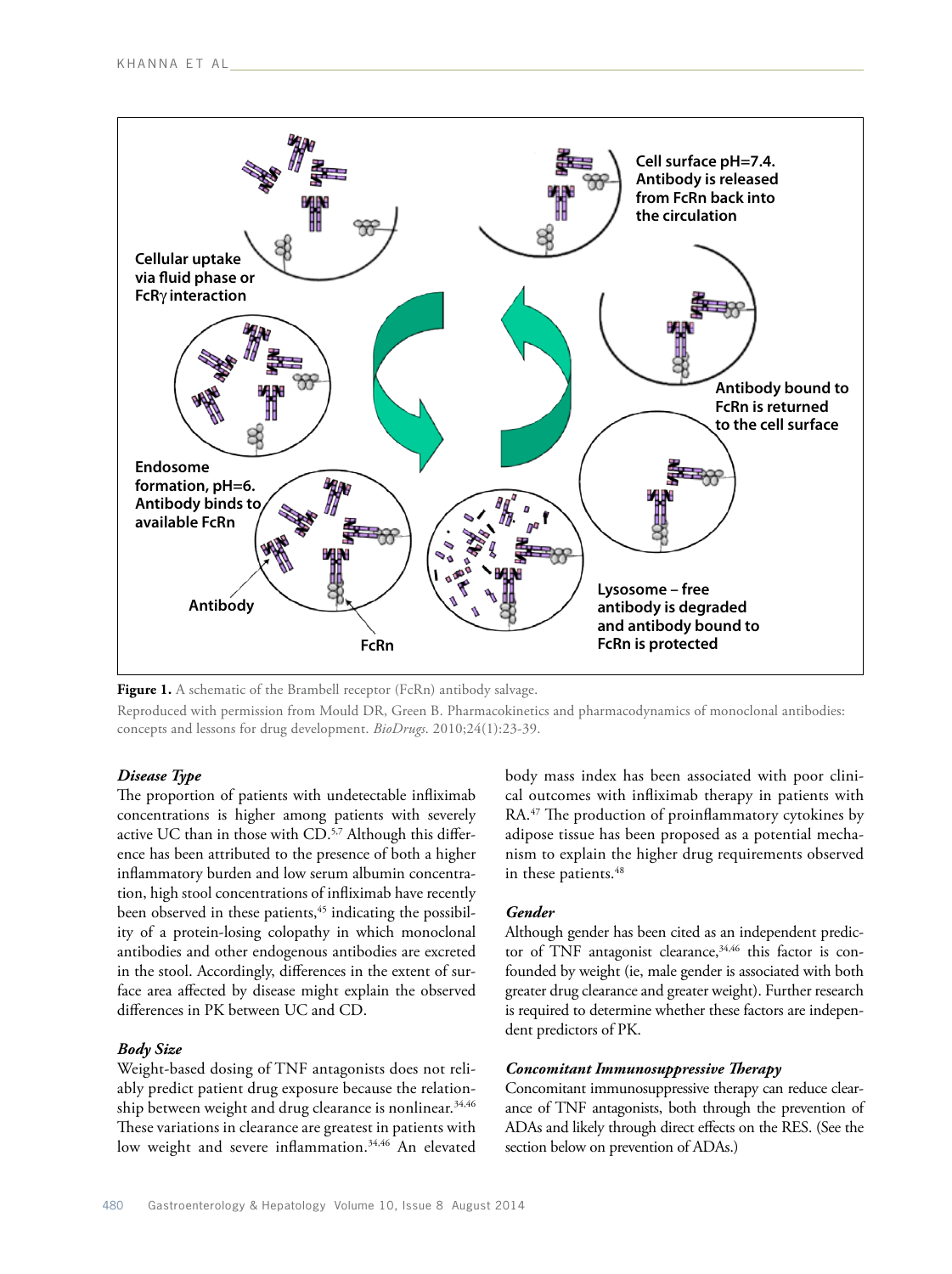|                             | ELISA <sup>46</sup>                                                                                                                                                                                                                                   | HMSA <sup>51</sup>                                                                                                                                                                                                                               | RIA <sup>52</sup>                                                                                                                                                                                                                                                                                                                                                                        |
|-----------------------------|-------------------------------------------------------------------------------------------------------------------------------------------------------------------------------------------------------------------------------------------------------|--------------------------------------------------------------------------------------------------------------------------------------------------------------------------------------------------------------------------------------------------|------------------------------------------------------------------------------------------------------------------------------------------------------------------------------------------------------------------------------------------------------------------------------------------------------------------------------------------------------------------------------------------|
| <b>Capture Moiety</b>       | - Plate-bound to prevent loss during<br>washing steps<br>- Drug used to capture ADAs;<br>$TNF-\alpha$ used for TNF antagonists                                                                                                                        | - Initial acid-dissociation step<br>separates drug and ADAs in<br>the serum<br>- Dye-labelled capture moiety<br>- Drug used to capture ADAs;<br>$TNF-\alpha$ used for $TNF$<br>antagonists                                                       | - Radioactive capture agents<br>- Drug used to capture ADAs;<br>$TNF-\alpha$ used for $TNF$ antagonists                                                                                                                                                                                                                                                                                  |
| Process                     | - Serum with the target molecule is<br>incubated with the plate to facilitate<br>capture-target binding<br>- Washing step removes excess serum<br>- Addition of a color-producing anti-<br>IgG-HRP conjugate                                          | - Initial acid-dissociation step<br>enables detection of both<br>entities<br>- Dye-labelled capture agent is<br>added to the serum<br>- Separation of the free-capture<br>agent and capture-target<br>complex on a size-exclusion<br>HPLC column | - Incubates a known concentration<br>of serum with a radiolabelled<br>capture moiety<br>– Addition of anti-Fc antibody<br>- Centrifugation precipitates target-<br>capture complexes<br>- Capture moiety is separated from<br>the drug/ADA complex with<br>chromatography columns lined<br>with anti-lambda light chains<br>- Columns bind ADAs and other<br>lambda-containing molecules |
| Quantification<br>of Target | - Estimated by measuring the intensity<br>of color<br><b>OR</b><br>– The greatest dilution at which<br>antibodies cannot be detected                                                                                                                  | - Estimated by measuring the<br>intensity of color                                                                                                                                                                                               | - Quantification of radioactivity<br>determines concentration of<br>drug/ADA                                                                                                                                                                                                                                                                                                             |
| <b>Advantages</b>           | - Widely used<br>- Inexpensive<br>- Easily performed                                                                                                                                                                                                  | - Allows quantification of<br>ADAs in the presence of drug                                                                                                                                                                                       | – Requires greater technique to<br>perform                                                                                                                                                                                                                                                                                                                                               |
| Limitations                 | - Inability to detect ADAs in the presence<br>of drug, as ADAs are bound in ADA/<br>drug complexes that evade detection<br>- Reported as inconclusive                                                                                                 | - Less widely available<br>- Less frequently used in<br>clinical trials                                                                                                                                                                          | - Less widely available<br>- Less frequently used in clinical<br>trials                                                                                                                                                                                                                                                                                                                  |
| Special<br><b>Features</b>  | - Only able to quantify free ADA and<br>drug concentrations<br>- Total drug and ADA concentrations<br>cannot be determined because drug/<br>ADA complexes evade detection<br>- Thresholds for positive tests based on<br>detection limit of the assay | - Acid-dissociation step<br>– Estimate of the total serum<br>concentration of target (free<br>and bound in ADA/drug<br>complexes)<br>- Eliminates inconclusive tests                                                                             | - Infliximab is not bound to<br>columns because it is an IgG<br>antibody with kappa light chains                                                                                                                                                                                                                                                                                         |
| Comparison <sup>78,86</sup> | - Infliximab detection limit:<br>$0.27 \mu g/mL$<br>- Patients with detectable infliximab/<br>ADA at the time of secondary loss of<br>response: 75%/9%                                                                                                | – Patients with detectable<br>infliximab/ADA at the time<br>of secondary loss of response:<br>88%/27%                                                                                                                                            | - Infliximab detection limit:<br>$0.07 \mu g/mL$<br>- Patients with detectable infliximab/<br>ADA at the time of secondary loss<br>of response: $88\%/34\%$                                                                                                                                                                                                                              |

Table 1. Assays for the Measurement of TNF Antagonist and ADA Levels

ADA, antidrug antibody; ELISA, enzyme-linked immunosorbent assay; HMSA, homogeneous mobility shift assay; HPLC, high-pressure liquid chromatography; HRP, horseradish peroxidase; Ig, immunoglobulin; RIA, radioimmunoassay; TNF, tumor necrosis factor.

## *Summary*

Multiple determinants of PK exist, and they are linked to clinical outcomes through their effects on drug concentrations. Given the heterogeneity of PK observed in patients treated with TNF antagonists, measurement of serum drug and antibody concentrations has the potential to inform clinical decision-making.

# **Drug and Antidrug Antibody Assays**

The most commonly used tests to measure serum drug concentrations and ADAs are plate-based enzyme-linked immunosorbent assays (ELISAs),<sup>19,21,49,50</sup> high-pressure liquid chromatography–based homogeneous mobility shift assays (HMSAs),<sup>51</sup> and fluid-based radioimmunoassays (RIAs).<sup>52,53</sup>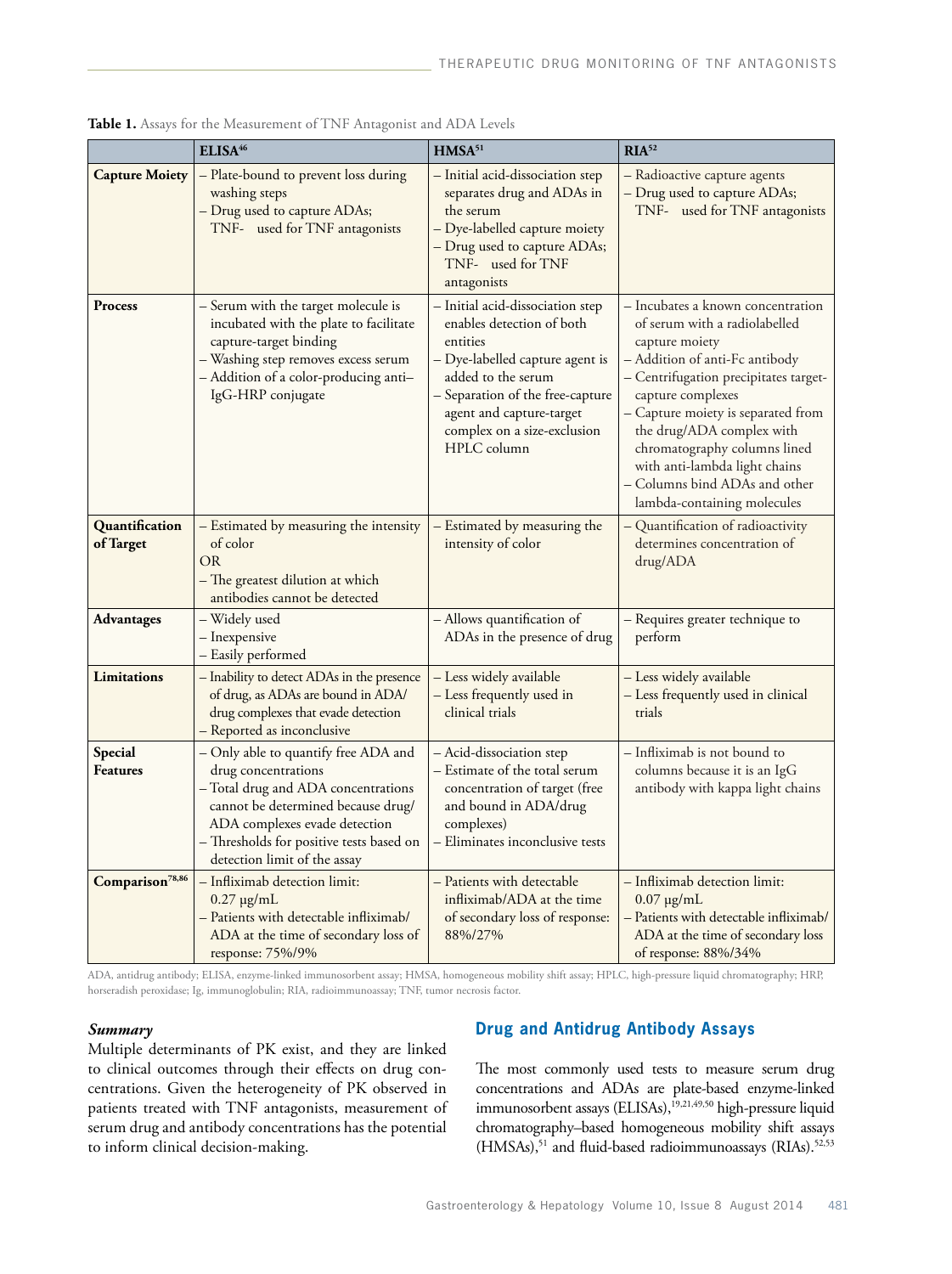Although these tests have unique operating properties, they are based on 3 common principles: (1) identification of a capture moiety to bind the target molecule, (2) incubation of the capture moiety with a serum sample to facilitate capturetarget binding, and (3) quantification of the captured drug or antibody. The properties of these assays are summarized in Table 1. A key distinction between the ELISA-based tests and the other methods is that the former cannot detect ADAs in the presence of drug. Preliminary data suggest that the accuracy of ELISAs decreases below drug or antibody concentrations of 10 µg/mL. In addition, the ability of ELISAs to detect ADAs is compromised with the presence of as little as 1 µg/mL of drug, whereas HMSAs retain the ability to measure antibodies at serum drug titers of 60  $\mu$ g/mL.<sup>54</sup> Although the pharmacodynamic (PD) consequences of coexistent drugs and ADAs are currently poorly understood, it is possible, and perhaps likely, that this situation may result in higher drug clearance through the formation of immune complexes.

#### *New Assays*

Recently, point-of-care assays<sup>55</sup> and tests for the detection of neutralizing antibodies<sup>56</sup> have been developed that facilitate immediate access to TDM. However, these technologies require further validation.

# **Timing of Sample Collection**

Serum samples for measurement of infliximab are generally drawn 4 weeks postinfusion or at trough, meaning that the sample is drawn immediately before the next infusion.<sup>19</sup> However, according to a recent publication on the measurement of drug concentrations immediately after an infusion, the postinfusion concentration of infliximab (Cmax) might be a valuable predictor of clinical outcomes.<sup>57</sup> Continuous responders to infliximab had, on average, a higher Cmax than patients who lost response (149.5 µg/mL vs 126.3 µg/mL; *P*=.04). This approach has not been replicated and, thus, is not yet recommended for use in clinical practice.

Adalimumab is administered subcutaneously, which results in relatively stable plasma concentrations over the biweekly dosing interval<sup>58</sup> once steady state has been reached. As there is less variation in plasma drug concentrations, drug and ADA sampling is less time-dependent than for intravenously administered products. Although definitive measurement protocols have not been defined for either infliximab or adalimumab, trough sampling has become widely accepted for use in both clinical practice and trials.

# **Clinical Correlates of Differences in Drug Concentrations**

Our understanding of the relationship between TNF antagonist concentrations and clinical efficacy has evolved



**Figure 2.** Serum infliximab concentration (μg/mL)/proportion of patients (%).

Reproduced with permission from Reinisch W, Feagan BG, Rutgeerts PJ, et al. Infliximab concentration and clinical outcome in patients with ulcerative colitis. *Gastroenterology*. 2012;142(5 suppl 1):S114.

over time.2,3,5,7,19,21,59 In a landmark study in 2003, Baert and colleagues evaluated the efficacy of infliximab in 125 patients with CD<sup>19</sup> who received either single-dose induction therapy (patients with luminal CD) or 3-dose induction therapy (patients with fistulizing CD) and were followed until the disease relapsed, at which time they were re-treated. Those patients with a Week 4 serum infliximab concentration of 12 µg/mL or greater (Prometheus commercial ELISA) had a significantly longer median time to relapse than those with a lower concentration (81.5 days and 68.5 days, respectively; *P*<.01). A second retrospective cohort study conducted in patients with CD who were treated with infliximab<sup>5</sup> found that remission was maintained continuously in all patients who had detectable trough infliximab concentrations (Prometheus commercial ELISA).

In contrast, remission was only observed for 67% of the observation period in patients with undetectable trough infliximab concentrations (*P*<.01).5 Similar results were also observed in SONIC (Study of Biologic and Immunomodulator Naive Patients in Crohn's Disease) and ACCENT I (A Crohn's Disease Clinical Trial Evaluating Infliximab in a New Long-term Treatment Regimen in Patients With Fistulizing Crohn's Disease).3,6 In SONIC, which compared combination therapy with azathioprine and infliximab to monotherapy with either agent, patients with inconclusive ADA tests (ie, detectable drug) were more likely to experience corticosteroid-free remission at Week 26 and Week 50 compared with patients with positive ADAs and an undetectable infliximab trough concentration (Week 26: 71.9% [133/185 patients] and 56.3% [9/16 patients]; Week 50: 78.7% [107/136 patients] and 57.1% [8/14 patients], respectively [Janssen research ELISA]). In a post hoc analysis of the ACCENT I results, patients with sustained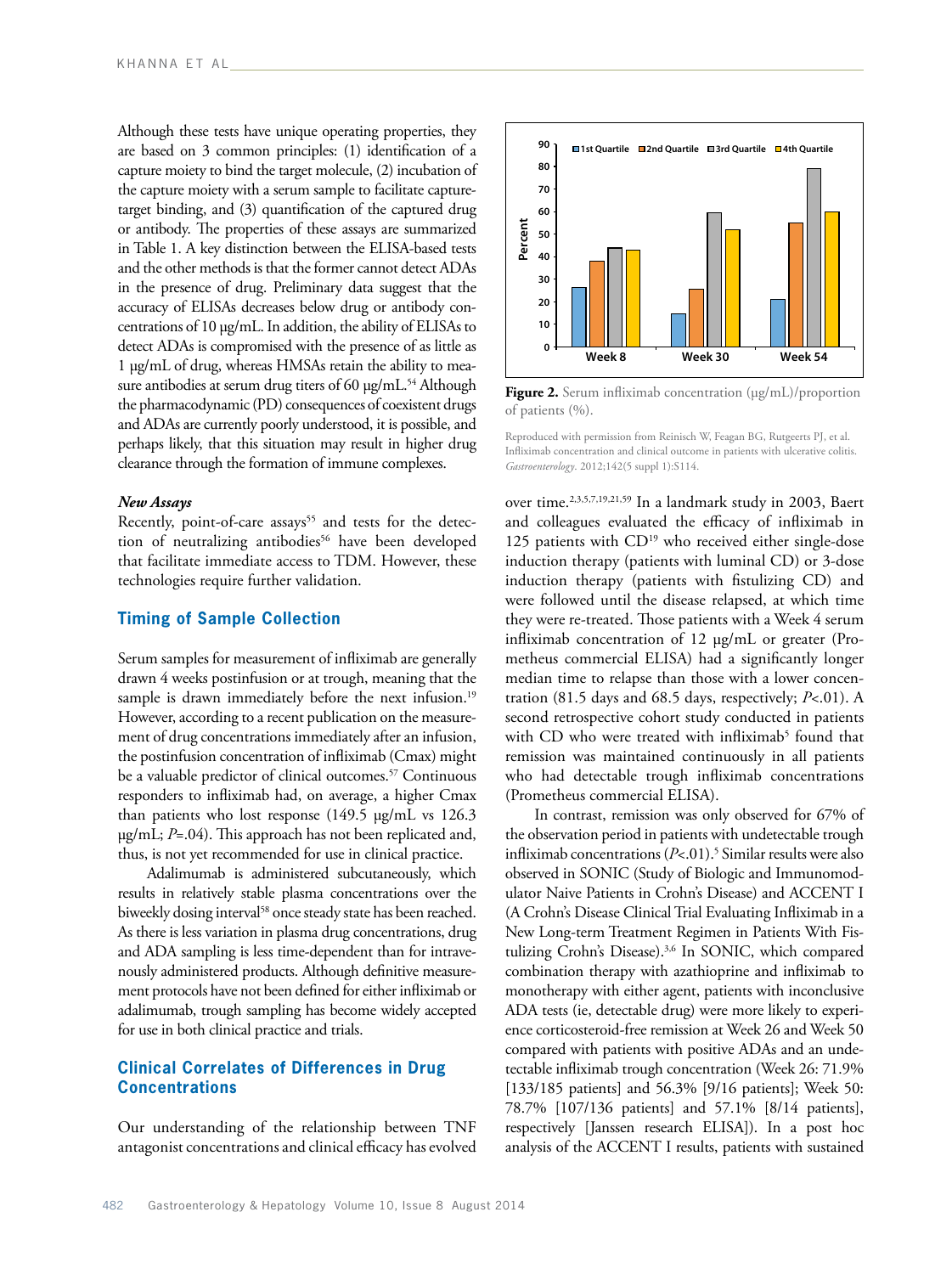| Study                             | <b>Number of Patients</b>        | <b>Time Point for TDM</b> | Assay        | Threshold,<br>$\mu$ g/mL |  |  |  |
|-----------------------------------|----------------------------------|---------------------------|--------------|--------------------------|--|--|--|
| Infliximab                        |                                  |                           |              |                          |  |  |  |
| Bortlik et al <sup>66</sup>       | 84                               | Trough                    | <b>ELISA</b> | 3.0                      |  |  |  |
| Cornillie et al <sup>6</sup>      | 113 (ACCENT population)          | Trough (Week 14)          | <b>ELISA</b> | 3.5                      |  |  |  |
| Arias et al <sup>64</sup>         | 135                              | Trough                    | <b>ELISA</b> | 7.19                     |  |  |  |
| Lamblin et al <sup>65</sup>       | 40                               | Trough                    | <b>ELISA</b> | 1.1                      |  |  |  |
| Hibi et al $67$                   | 48                               | Trough                    | <b>ELISA</b> | 1.0                      |  |  |  |
| Levesque (unpublished data, 2013) | 327                              | Trough                    | <b>ELISA</b> | 3.0                      |  |  |  |
| Feagan et al <sup>68</sup>        | 1487 samples from 483 patients   | Trough                    | <b>HMSA</b>  | 3.0                      |  |  |  |
| Adalimumab                        |                                  |                           |              |                          |  |  |  |
| Yarur et al <sup>70</sup>         | 66 (59 Crohn's disease patients) | Random                    | <b>HMSA</b>  | 5.0                      |  |  |  |
| Mazor et al <sup>71</sup>         | 121 patients/161 samples         | 94 trough samples         | Unknown      | 5.0                      |  |  |  |
| Velayos et al <sup>72</sup>       | 54                               | Trough                    | <b>HMSA</b>  | 5.0                      |  |  |  |

**Table 2.** Serum TNF Antagonist Concentrations That Have Been Reported to Predict Clinical Disease Activity

ACCENT, A Crohn's Disease Clinical Trial Evaluating Infliximab in a New Long-term Treatment Regimen in Patients With Fistulizing Crohn's Disease; ELISA, enzymelinked immunosorbent assay; HMSA, homogeneous mobility shift assay; TDM, therapeutic drug monitoring; TNF, tumor necrosis factor.

response had a higher Week 14 serum infliximab concentration than nonresponders (4.0 μg/mL vs 1.9 μg/mL, respectively; *P*=.03) (Janssen research ELISA).<sup>6</sup>

Similar observations exist for UC. In a retrospective analysis of data from the placebo-controlled ACT (Active Ulcerative Colitis Trial) 1 and ACT 2,<sup>27</sup> which evaluated the efficacy of infliximab in 728 patients with moderateto-severe UC, a strong correlation was observed between rates of clinical remission, response, and mucosal healing and higher infliximab concentrations when the data were analyzed by trough concentration quartiles (Janssen research ELISA)<sup>23</sup> (Figure 2). In addition, a retrospective cohort study demonstrated lower colectomy rates in patients with UC who had detectable drug at trough<sup>7</sup> in comparison with those without detectable infliximab (Prometheus commercial ELISA). The ELISA-based criterion of any detectable drug was further refined to a trough infliximab concentration of 2 µg/mL using HMSA, which is more sensitive.<sup>60</sup>

In the original ELISA-based study, a subset of hospitalized patients with severe disease had undetectable drug concentrations shortly after the loading doses of infliximab were administered, presumably due to the previously described factors that negatively influence PK in these patients. These patients had a very high risk of colectomy. It is not currently known whether more intensive infliximab dosing regimens can overcome this PK problem, and we speculate that small molecule–based therapies, such as calcineurin or Janus kinase antagonists, may prove to be optimal therapy for a subset of these patients in whom monoclonal antibody therapy is compromised by high drug clearance due to protein-losing colopathy or antigen sink.

Relatively less information is available regarding the relationship between adalimumab drug concentrations and clinical efficacy. Much of the information regarding PK/ PD relationships for adalimumab has come from relatively small investigator-initiated studies. In 16 infliximab-naive patients with CD who were in remission following treatment with adalimumab, lower trough drug concentrations (mean drug concentration: 8.1 µg/mL [6.7-9.2], 5.3 µg/mL [5.2-6.1], 3.9 µg/mL [3.2-4.7], and 1.0 µg/mL [0.1-2.6]) were associated with higher Harvey-Bradshaw Index scores (4 [3-4], 6 [5-7], 9 [8-11], and 17 [16-17], respectively) and CRP concentrations (1 [0 to -4], 3 [1.5-6], 10 [3.5- 18.7], and 18 [5.9-34.3], respectively; Matriks Biotek adalimumab ELISA).<sup>61</sup>

In a prospective analysis of 21 patients with CD who attained remission with adalimumab, the serum drug concentration was higher in the 16 patients who maintained therapy for 96 weeks (7.8 µg/mL) compared with the 5 patients who failed therapy  $(3.7 \text{ µg/mL})$ ; *P*=.0001). Adalimumab concentrations displayed good correlation with clinical disease activity, as measured by the Harvey-Bradshaw Index (r<sup>2</sup>=0.6583; *P<*.001), but were not correlated to serum TNF titers  $(r^2=0.0084;$ P<.692) (Matriks Biotek adalimumab ELISA).<sup>62</sup> Similarly, a retrospective analysis of certolizumab pegol in the treatment of CD suggested that higher drug concentrations at Week 8 were associated with remission at Week 10 (*P*=.03) and Week 54 (*P*=.02).63

In summary, observational data consistently support a relationship between higher drug concentrations of both infliximab and adalimumab and better clinical outcomes. Although a causal relationship has not been confirmed by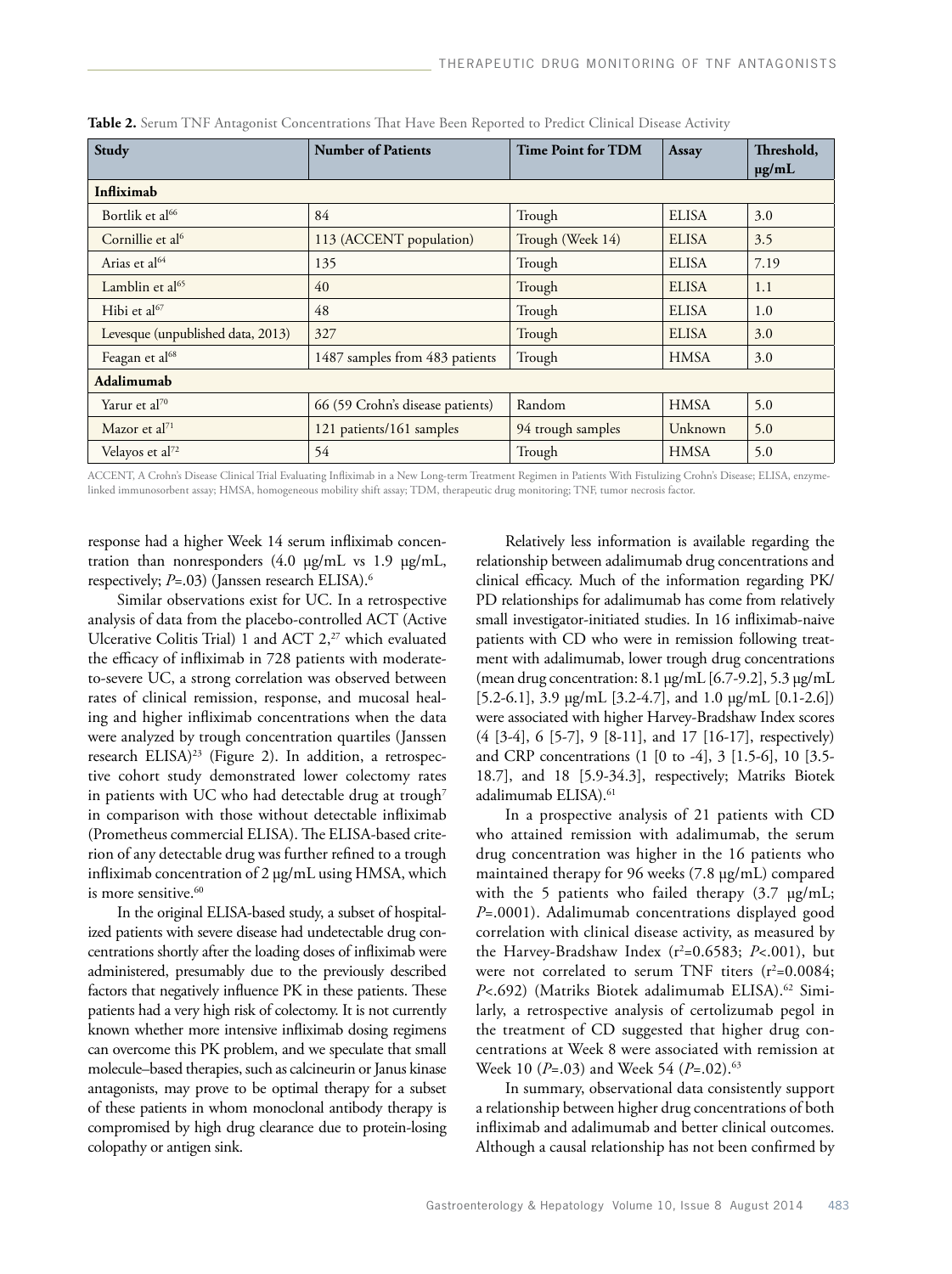a randomized controlled trial, target trough concentrations have emerged in the literature for both agents.

# **Target Serum Drug Concentrations**

Defining the optimal trough concentration thresholds for infliximab and adalimumab is an active area of research. The majority of information is based on preliminary data and requires confirmation in definitive large-scale studies. Table 2 summarizes the potential target trough drug concentrations from the existing literature. These results have been generated using different assays, and the results should be interpreted cautiously. Based on Janssen research ELISA assessments of ACCENT I data, a Week 14 trough infliximab concentration of 3.5 µg/mL had a sensitivity, specificity, positive predictive value, and negative predictive value of 0.64, 0.78, 0.56, and 0.83, respectively, for sustained response.<sup>6</sup>

A separate analysis of receiver operating characteristic curves was performed in an attempt to define a discriminating concentration more precisely. The authors of this analysis suggested that an infliximab concentration of 7.19 µg/mL predicted sustained remission with 57% sensitivity and 80% specificity (Leuven research ELISA).<sup>64</sup> However, recent evaluations have suggested lower thresholds. Based on modeling, Lamblin and colleagues reported that an infliximab trough concentration of 1.1 µg/mL would lead to a 50% decrease in CRP, whereas a value of 5.6 µg/mL would result in CRP concentrations below 5 µg/mL (research ELISA).<sup>65</sup>

In another population of patients with CD, a trough infliximab concentration above the ELISA's threshold of 3 µg/mL was associated with sustained remission (Q-INFLIXI ELISA Quantitative Analyses, Matriks Biotek).66 Hibi and colleagues administered 5 mg/kg of infliximab to a patient with CD at Weeks 0, 2, and 6 followed by maintenance doses every 8 weeks in the responders.67 In patients with Crohn's Disease Activity Index–defined loss of response, the dosing interval was shortened to 4 weeks. Based on data from the 48 Week-14 responders, a trough infliximab concentration of less than 1 µg/mL was associated with loss of response and elevated CRP concentration (Janssen ELISA).67

In a study of 327 patients who received infliximab for maintenance of CD, a trough concentration of less than 3 µg/mL was most predictive of clinical and serologic disease activity (Prometheus commercial HMSA; unpublished data, Barrett G. Levesque 2013). Similarly, Feagan and colleagues analyzed 1487 serum samples from 483 patients with CD who participated in 4 prospective trials of infliximab maintenance therapy.<sup>68</sup> Paired samples obtained over time were used to assess the relationship between infliximab concentrations and CRP. A trough concentration of 3 µg/mL

predicted subsequent disease activity (Prometheus commercial HMSA, Leuven research ELISA.)<sup>68</sup> In 52 patients who required dose escalation for secondary loss of response to infliximab, an increase of trough drug concentration by 0.5 µg/mL predicted mucosal healing (positive predictive value, 0.79; negative predictive value, 0.87; Lisa-Tracker Premium ELISA kit, BMD).<sup>69</sup>

Less data are available regarding the relationship between adalimumab concentrations and clinical outcomes. Preliminary data indicate that trough concentrations less than 5 µg/mL were more likely seen in patients with active disease than those in remission (Prometheus commercial HMSA).<sup>70-72</sup>

Although multiple attempts have been made to define drug thresholds that predict clinical disease activity, 6,64-66 these values have varied widely. In clinical trials, the thresholds generally reflect the detection threshold of the assay.<sup>14</sup>

# **Clinical Correlates of Antidrug Antibodies**

The previously described study by Baert and colleagues also provided important information regarding the clinical implications of ADA formation.<sup>19</sup> The presence of ADAs was found to be an independent risk factor for loss of response. Patients with an ADA concentration of less than 8 µg/mL (Prometheus commercial ELISA) had a longer time to relapse than those with higher antibody concentrations (71 days and 35 days, respectively; *P*<.001). Concomitant treatment with immunosuppressive agents was identified as protective against development of ADAs.

In a subsequent retrospective analysis of 53 patients who were given episodic infliximab therapy,<sup>73</sup> higher ADA concentrations were noted in patients with loss of response compared with those who were continuous responders (0.7 µg/mL vs 8.9 µg/mL; *P*<.0001) (Prometheus commercial ELISA). Although a post hoc analysis of the ACCENT I study<sup>22</sup> found no relationship between clinical efficacy and the presence of ADAs, the dose-escalation design of the trial led to a high proportion of patients with inconclusive antibody tests (ie, detectable infliximab in their sample). The Janssen research ELISA used to assess ADAs in this study could not detect ADAs in the presence of infliximab. These factors may have obscured detection of any negative effects of ADAs.

Although CHARM (Crohn's Trial of the Fully Human Antibody Adalimumab for Remission Maintenance) did not assess patients for ADAs, other data sources have provided information regarding the immunogenicity of adalimumab. In CLASSIC (Clinical Assessment of Adalimumab Safety and Efficacy Studied as Induction Therapy in Crohn's Disease)  $II^{74}$  a 52-week, open-label, extension study that evaluated adalimumab for maintenance therapy in patients who had responded to 4 weeks of adalimumab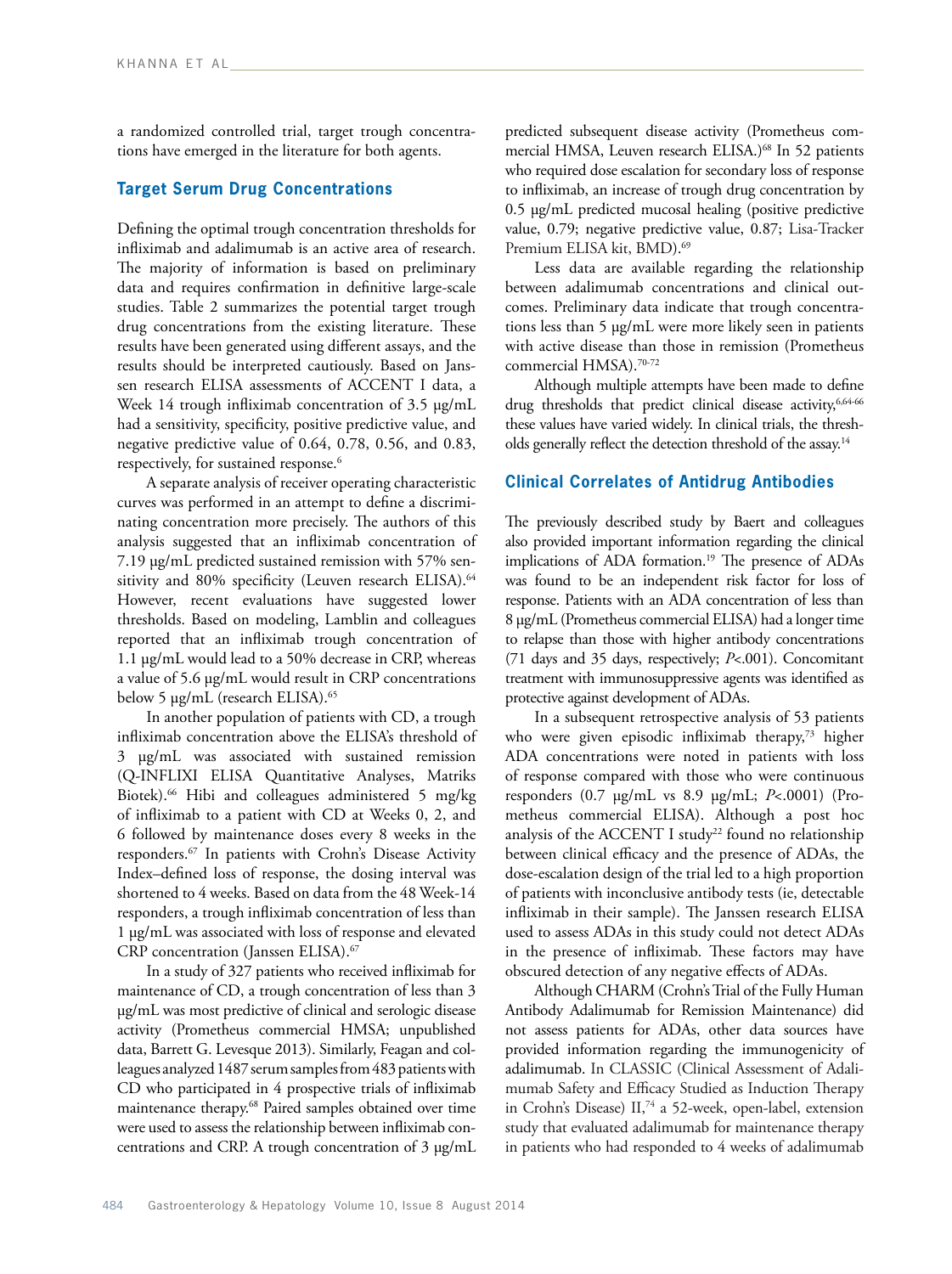induction therapy, ADAs developed in only 2.6% (7 of 269) of patients (AbbVie research ELISA). However, as in the ACCENT I trial, patients whose disease activity worsened were allowed dose intensification. Again, the ELISA used by the investigators may have underestimated the prevalence of ADAs. Furthermore, selection of a responder population for evaluation also may have underestimated the overall rate of sensitization during induction.

In contrast to these data, a cross-sectional study of 54 patients with IBD treated with adalimumab detected ADAs in 22.2% of trough samples<sup>72</sup> using a Prometheus commercial HMSA. The presence of ADAs was independently associated with an elevated CRP concentration (*P*=.002). Further evidence regarding the immunogenicity of adalimumab has been derived from patients with RA. In a prospective cohort of patients with RA who were treated with adalimumab, ADAs developed in 28% (76 of 272) of patients, detected using a RIA, after 3 years despite concomitant administration of methotrexate in the majority of cases. ADAs and adalimumab were measured by RIAs and ELISAs, respectively. In patients in whom ADAs developed, 67% of ADAs were detectable during the first 28 weeks of therapy.

ADAs were associated with lower trough drug concentrations (median, 5 mg/L intraquartile range [IQR], 3-9 mg/L compared with 12 mg/L IQR, 9-16 mg/L; *P<*.001), decreased rates of sustained remission (4% compared with 34%; *P*<.001), and higher rates of treatment discontinuation (38% vs 14%; hazard ratio, 3.0; 95% CI, 1.6-5.5; *P<*.001).75

In the IBD literature, Yarur and colleagues performed TDM in 66 patients with IBD using a RIA and found that one-third of patients with detectable adalimumab concentrations also had ADAs (Prometheus HSMA).<sup>70</sup> The mean adalimumab concentration was lower in patients with ADAs (5.7 µg/mL compared with 12.5 µg/mL; *P*=.001) and in patients with persistent mucosal inflammation (8.5 µg/mL compared with 13.3 µg/mL; *P*=.02).

Collectively, these data suggest that the development of ADAs is associated with poor clinical outcomes.<sup>20,68</sup> Consequently, prevention of ADAs is an important area of interest for clinical investigation.

# **Prevention of Antidrug Antibodies**

A landmark trial by Baert and colleagues<sup>19</sup> led to 3 observations: (1) an ADA concentration of less than 8 µg/mL was associated with a longer time to relapse than higher concentrations (71 days and 35 days, respectively; *P*<.001); (2) an infliximab concentration of 12 µg/mL or greater was associated with longer time to relapse than lower concentrations (81.5 days and 68.5 days, respectively; *P*<.01); and (3) concomitant immunosuppression with

azathioprine, in episodically dosed patients, was associated with Week 4 drug concentrations of 12 µg/mL or greater.

In a multivariate analysis within a pivotal study by Farrell and colleagues, scheduled maintenance dosing and use of a concomitant immunosuppressive agent independently protected against the development of ADAs.73 In a subsequent double-blind, placebo-controlled, single-center, randomized controlled trial, the development of ADAs was lower following administration of preinfusion intravenous hydrocortisone compared with placebo (26% and 42%, respectively; *P*=.06). The median ADA concentrations in these populations were 1.6 µg/mL and 3.4 µg/mL, respectively (P=.02; Prometheus commercial ELISA.)<sup>73</sup>

A post hoc analysis of the ACCENT I study suggested that concomitant immunosuppression resulted in lower rates of ADA formation, whereas episodic maintenance therapy was associated with the development of ADAs (8% vs 30%; odds ratio, 0.21; 95% CI, 0.13-0.36; *P<*.0001; Janssen research ELISA).<sup>22</sup>

The relationship between the coadministration of azathioprine and ADA formation was also examined in SONIC (Study of Biologic and Immunomodulator Naive Patients in Crohn's Disease).<sup>3</sup> In this study, concomitant use of azathioprine was associated with lower rates of ADA formation and higher infliximab trough concentrations (3.5 µg/mL vs 1.6 µg/mL; *P*<.001 at Week 30; Janssen research ELISA) compared with monotherapy. Similarly, COMMIT59 (Combination of Maintenance Methotrexate-Infliximab Trial) evaluated the role of methotrexate for the prevention of ADAs. Patients with active CD who were treated with infliximab and corticosteroid induction therapy were randomly assigned to receive placebo or methotrexate. ADAs were less likely to develop in patients assigned to methotrexate (4% vs 20%; *P*=.01), had a higher median infliximab trough concentration (6.35 mg/mL vs 3.75 mg/mL; *P*=.08), and were more likely to have detectable drug at trough (52% vs 44%; *P*=.84) compared with the placebo group (Prometheus commercial HMSA).

However, it is not currently clear that all ADAs are equally relevant. Specifically, it is possible that some ADAs occur only transiently and at a lesser degree of clinical consequence. Furthermore, a concept has emerged that, in some instances, dose escalation of the TNF antagonist or addition of an immunosuppressive agent may overcome a sensitization response. In support of these theories, a recent study that evaluated 52 patients with CD and ADAs reported persistence of these antibodies in 38 (73%) patients.76 In the remaining patients, the antibodies regressed spontaneously in 6 (43%) patients and regressed following dose optimization in 8 (57%) patients. It should be noted that even these lower titer and transient ADAs can increase drug clearance, and dose escalation of TNF antagonists to treat this problem comes at a significant economic cost.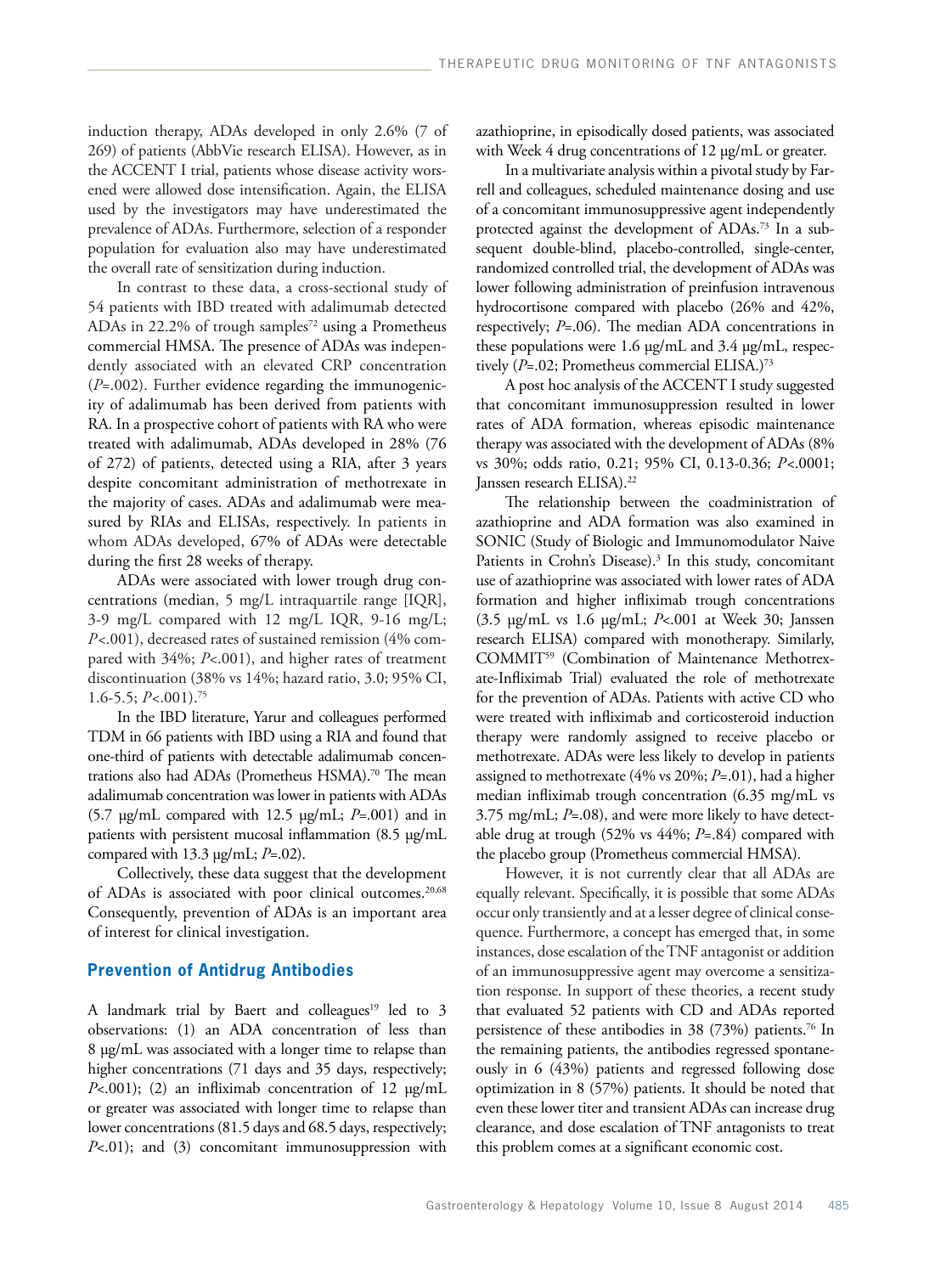|                             | ADA-<br>negative          | <b>ADA-positive</b>                                    |
|-----------------------------|---------------------------|--------------------------------------------------------|
| Infliximab < threshold      | Increase<br>dose          | Switch within class                                    |
| Infliximab $\geq$ threshold | Switch<br>out of<br>class | Switch (high activity)<br>OR<br>monitor (low activity) |

Table 3. Categorization of Patients Based on ADA and Drug Concentrations

ADA, antidrug antibody.

In a subsequent multivariate regression analysis of 2021 serum samples, the presence of ADAs was independently associated with increased disease activity, as measured by an elevated CRP, despite the presence of adequate drug concentrations (Prometheus commercial HMSA).<sup>68</sup> These results suggest that, in the presence of ADAs, active disease may persist despite adequate drug titers.

Extensive experience with vaccines has shown that intermittent exposure to a foreign antigen results in sensitization, whereas continuous exposure is tolerogenic. Thus, maintenance of stable drug trough concentrations might be protective against ADA formation, whereas "dipping" to undetectable concentrations might facilitate their formation. A potential protective effect of adequate drug concentrations was observed in a multicenter cohort study<sup>20</sup> in which a Week 4 infliximab concentration of less than 4 µg/mL had a positive predictive value of 81% for the development of ADAs. In contrast, values greater than 15 µg/mL had an 80% positive predictive value for ADA negativity.

In summary, multiple strategies exist to prevent ADA formation, including scheduled dosing, premedication with hydrocortisone, coadministration of azathioprine<sup>3,22,73</sup> or methotrexate,<sup>59</sup> and, potentially, maintenance of a therapeutic trough drug concentration.

# **Clinical Algorithms**

In a retrospective analysis of the Mayo Clinic's initial experience with TDM,<sup>17</sup> which was based predominantly on assessment of patients with secondary loss of response, 2 distinct patient populations were identified. The first group consisted of patients with subtherapeutic infliximab concentrations, whereas the second group had detectable ADAs. In group 1, dose intensification resulted in higher response rates than switching to a second TNF antagonist (86% vs 33%; *P*<.02). However, for group 2, switching to another TNF antagonist yielded better outcomes than dose escalation (92% vs 17%; *P*<.004). This study provides a rationale for an approach to the management of patients with secondary loss of response to a TNF antagonist. A decision analysis based on this

algorithm compared the cost-effectiveness of TDM-based management of patients with secondary loss of response to empiric dose intensification and switching of agents. Compared with empiric dose changes, the testing-based strategy yielded similar rates of remission (66% compared with 63%) and response (26% compared with 28%) but was less expensive (\$31,266 compared with \$37,266).<sup>10</sup>

TDM-based clinical algorithms have evolved for the management of secondary loss of response. Evaluation of patients in whom symptoms develop after attaining TNF antagonist–mediated remission begins by confirming disease activity and ruling out other disease processes by assessing serum and fecal biomarkers, cross-sectional imaging, and trough TDM sampling.

Once active disease has been confirmed, patients are grouped into 4 categories based on their TDM results (Table 3) to determine the most appropriate management strategy. Those with subtherapeutic drug levels and negative ADAs are managed with dose escalation. For those with therapeutic drug concentrations and negative ADAs in the setting of active disease, an out-of-class therapy is recommended, as the disease may be mediated by non-TNF mechanisms. However, only a limited number of agents are available. As such, adding azathioprine or methotrexate (if not already prescribed), switching immunosuppressive agents, using corticosteroids, or considering surgery are possible options.

Vedolizumab, a selective antagonist of the alpha 4 beta 7 integrin, is now available in the United States for this indication.77 Those with subtherapeutic drug levels and positive ADAs have conventionally been considered sensitized and are switched to another TNF antagonist. Management of the last group, those with therapeutic drug levels and positive ADAs (who can only be detected with drug-tolerant ADA assays such as HMSAs or RIAs), is controversial. Because the natural history of this population of patients is unknown, experts disagree on management. Because therapeutic drug concentrations are present, some advocate dose escalation despite the presence of drug. Others believe that these patients are sensitized and are unlikely to respond to dose intensification. Given the documented presence of active disease, therapeutic drug concentration, and ADAs, we speculate that these patients may be best managed by either a within-class or out-of-class switch.

Several studies have confirmed the cost-effectiveness of a TDM-based approach. In a randomized controlled study conducted in Denmark, 66 patients with CD treated with infliximab were randomized to empiric treatment intensification/switching or treatment modifications based on the results of TDM. Although response rates were similar between the TDM and empiric therapy groups (53% and 58%; *P*=.81), costs were significantly lower in the TDM arm (\$7736 compared with \$11,760; *P*<.001.)<sup>78</sup> Finally, in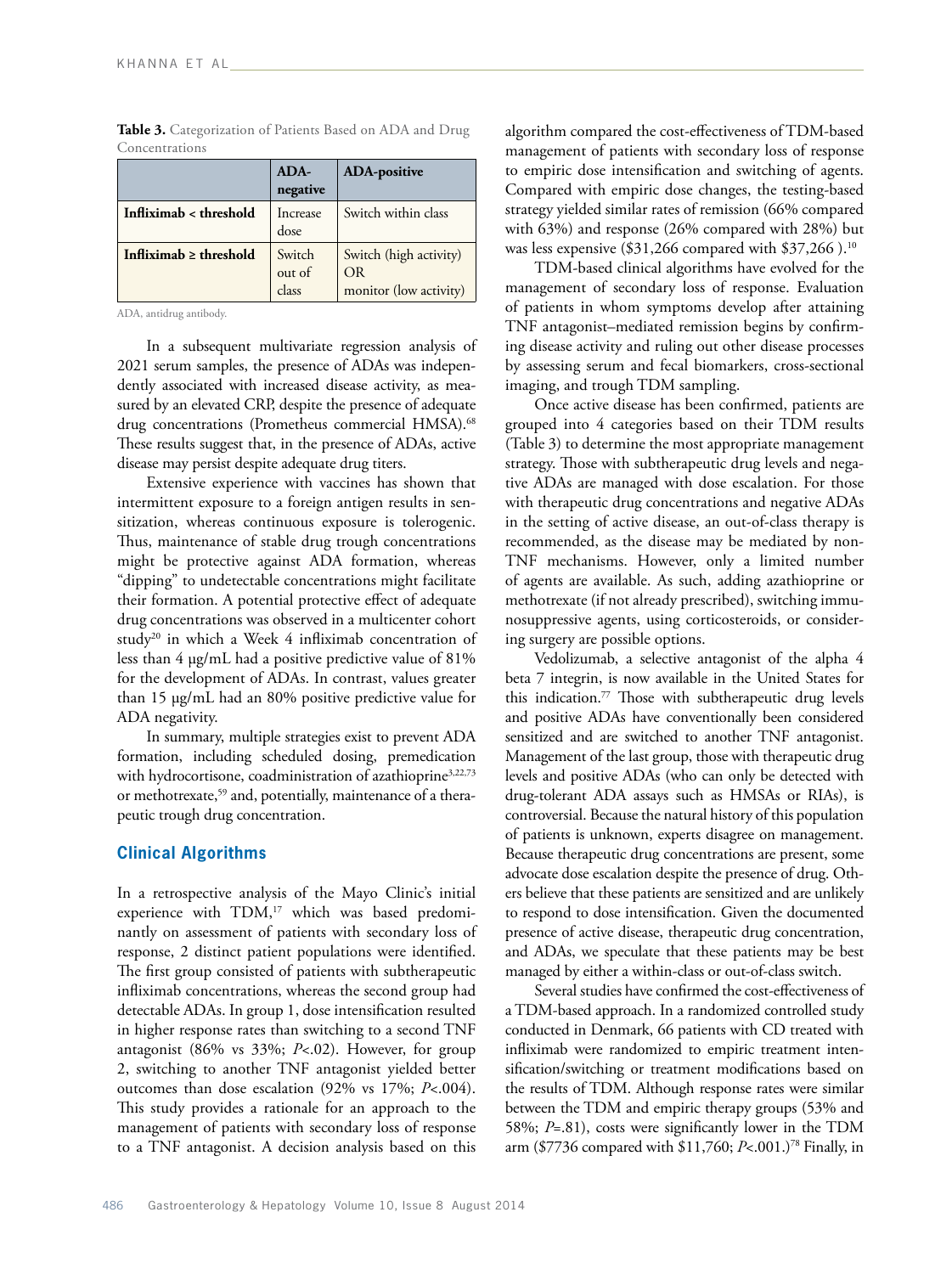the TAXIT (Trough Level Adapted Infliximab Treatment) study, 270 patients with therapeutic infliximab concentrations on long-term maintenance therapy were randomized to dosing changes to sustain drug concentrations between 3 µg/mL and 7 µg/mL or dosing changes based on clinical symptoms.<sup>79</sup> Similar to the Steenholdt study,<sup>78</sup> preliminary data from the trial demonstrated no difference between the 2 strategies in 1-year remission rates but lower costs in the TDM group. However, the observed lack of efficacy may have been due to the patient population evaluated because participants were in remission and, thus, could be expected, on average, to have an appropriate concentration of drug. Further trials of TDM are required to determine whether optimization of trough concentration results in greater efficacy. Nevertheless, in patients with supratherapeutic drug concentrations, dose reductions were possible, and dose escalation was avoided in patients with therapeutic drug concentrations and in patients with ADAs, all of which result in a reduction in the cost of care by decreasing the use of expensive biologic therapies. Thus, cost-saving has consistently emerged as a benefit of TDM.<sup>10,78,80</sup>

Despite the benefits of TDM-based management, models that incorporate the large variations in the PK of TNF antagonists to predict outcomes in persons rather than populations have not yet been developed.<sup>8</sup>

# **Other Applications of Therapeutic Drug Monitoring**

Although the most compelling indication for the use of TDM is in the setting of secondary loss of response to a TNF antagonist, $17$  a potential role for TDM has been suggested for optimization of induction therapy, assessment of adherence, and evaluation of infusion reactions as well as for use prior to the reintroduction of infliximab after a drug holiday. At present, the role of TDM in clinical decision-making in these situations is not yet well defined.

Retrospective analyses suggest that nonadherence to infliximab maintenance therapy occurs in one-third of patients<sup>81,82</sup> and is associated with higher rates of hospitalization and increased costs. Although infliximab is administered at infusion centers, the subcutaneous TNF antagonists are self-administered. TDM may have a role in monitoring compliance to these subcutaneous agents, but this indication has not been explored in clinical trials.

Although infusion reactions are more prevalent in patients with ADAs,<sup>2,19</sup> their occurrence is not predictive of loss of response<sup>83</sup> because the majority of these adverse events are not immune-mediated. For the most part, infusion reactions are managed by interventions that prevent the release of mediators from mast cells,<sup>83</sup> such as slowing the rate of infusion and premedicating with antihistamines, corticosteroids, and leukotriene antagonists. Measurement of ADAs

is primarily useful in patients in whom these interventions have been applied and failed, and in this clinical setting, it could be argued that therapy should just be stopped.

A prolonged interruption of TNF antagonist therapy is associated with the development of ADAs and adverse reactions, such as serum sickness, following reintroduction of therapy.<sup>84</sup> Theoretically, assessment of ADAs might determine which patients are likely to tolerate reintroduction of biologic therapy. However, data supporting this theory are lacking. In a prospective cohort of 22 patients with ADAs who discontinued use of a TNF antagonist, ADAs to infliximab were undetectable in the majority of patients (13/16) by 12 months but ADAs to adalimumab were undetectable in only 2 of 6 patients  $(P=.04).^{85}$  A separate group of 27 patients were evaluated following reinitiation of TNF antagonists after a drug holiday of greater than 4 months. The presence or absence of ADAs did not reliably predict a severe reaction or nonresponse (odds ratio, 1.5; 95% CI, 0.2-11; *P*=.7).<sup>85</sup> Furthermore, it should be recognized that ADA titers may decrease over time. Thus, the clinical role of these measurements is limited.

Additional indications for the use of TDM may emerge, such as following induction therapy to ensure that adequate drug concentrations have been obtained. However, the current evidence supports the use of these assessments in patients with secondary loss of response.<sup>17</sup>

# **Conclusions**

The use of TNF antagonists has revolutionized the treatment of IBD, and the use of TDM will further transform clinical management of these patients. Inadequate serum drug concentrations and ADAs are associated with poor clinical outcomes. The use of TDM has the potential to improve clinical outcomes and reduce costs. As limited outof-class treatment options currently exist, a greater emphasis has been placed on optimization of TNF therapies in the setting of secondary loss of response. As evidence for TDM has evolved, clinical algorithms featuring TDM have developed. Additional data will enable predictive models to emerge that will further enhance care.

## *The authors have no relevant conflicts of interest to disclose.*

### **References**

1. Derkx B, Taminiau J, Radema S, et al. Tumour-necrosis-factor antibody treatment in Crohn's disease. *Lancet*. 1993;342(8864):173-174.

<sup>2.</sup> Hanauer SB, Feagan BG, Lichtenstein GR, et al; ACCENT I Study Group. Maintenance infliximab for Crohn's disease: the ACCENT I randomised trial. *Lancet*. 2002;359(9317):1541-1549.

<sup>3.</sup> Colombel JF, Sandborn WJ, Reinisch W, et al; SONIC Study Group. Infliximab, azathioprine, or combination therapy for Crohn's disease. *N Engl J Med*. 2010;362(15):1383-1395.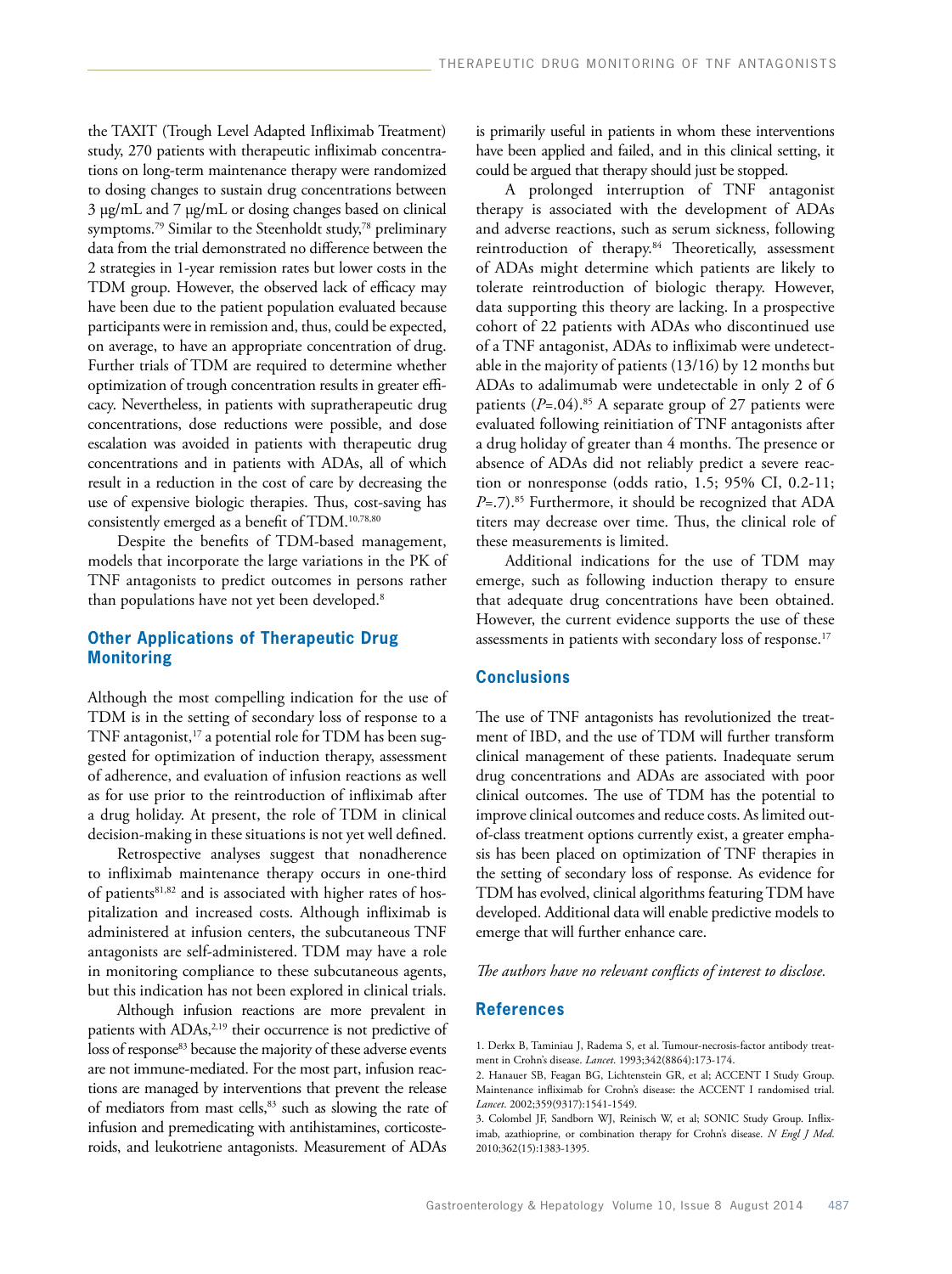4. Gisbert JP, Panés J. Loss of response and requirement of infliximab dose intensification in Crohn's disease: a review. *Am J Gastroenterol*. 2009;104(3):760-767.

5. Maser EA, Villela R, Silverberg MS, Greenberg GR. Association of trough serum infliximab to clinical outcome after scheduled maintenance treatment for Crohn's disease. *Clin Gastroenterol Hepatol*. 2006;4(10):1248-1254.

6. Cornillie F, Hanauer S, Diamond R. Early serum infliximab trough level, clinical disease activity and CRP as markers of sustained benefit of infliximab treatment in Crohn's disease: a post-hoc analysis of the ACCENT 1 trial. *Am J Gastroenterol*. 2011;106:S462-S463.

7. Seow CH, Newman A, Irwin SP, Steinhart AH, Silverberg MS, Greenberg GR. Trough serum infliximab: a predictive factor of clinical outcome for infliximab treatment in acute ulcerative colitis. *Gut*. 2010;59(1):49-54.

8. Ordás I, Mould DR, Feagan BG, Sandborn WJ. Anti-TNF monoclonal antibodies in inflammatory bowel disease: pharmacokinetics-based dosing paradigms. *Clin Pharmacol Ther*. 2012;91(4):635-646.

9. Ben-Horin S, Chowers Y. Review article: loss of response to anti-TNF treatments in Crohn's disease. *Aliment Pharmacol Ther*. 2011;33(9):987-995.

10. Velayos FS, Kahn JG, Sandborn WJ, Feagan BG. A test-based strategy is more cost effective than empiric dose escalation for patients with Crohn's disease who lose responsiveness to infliximab. *Clin Gastroenterol Hepatol*. 2013;11(6):654-666.

11. Ordás I, Feagan BG, Sandborn WJ. Therapeutic drug monitoring of tumor necrosis factor antagonists in inflammatory bowel disease. *Clin Gastroenterol Hepatol.* 2012;10(10):1079-1087; quiz e85-e86.

12. Bendtzen K, Ainsworth M, Steenholdt C, Thomsen OO, Brynskov J. Individual medicine in inflammatory bowel disease: monitoring bioavailability, pharmacokinetics and immunogenicity of anti-tumour necrosis factor-alpha antibodies. *Scand J Gastroenterol*. 2009;44(7):774-781.

13. Cassinotti A, Travis S. Incidence and clinical significance of immunogenicity to infliximab in Crohn's disease: a critical systematic review. *Inflamm Bowel Dis*. 2009;15(8):1264-1275.

14. Chaparro M, Guerra I, Muñoz-Linares P, Gisbert JP. Systematic review: antibodies and anti-TNF-α levels in inflammatory bowel disease. *Aliment Pharmacol Ther*. 2012;35(9):971-986.

15. Colombel JF, Feagan BG, Sandborn WJ, Van Assche G, Robinson AM. Therapeutic drug monitoring of biologics for inflammatory bowel disease. *Inflamm Bowel Dis*. 2012;18(2):349-358.

16. Miheller P, Kiss LS, Lorinczy K, Lakatos PL. Anti-TNF trough levels and detection of antibodies to anti-TNF in inflammatory bowel disease: are they ready for everyday clinical use? *Expert Opin Biol Ther*. 2012;12(2):179-192.

17. Afif W, Loftus EV Jr, Faubion WA, et al. Clinical utility of measuring infliximab and human anti-chimeric antibody concentrations in patients with inflammatory bowel disease. *Am J Gastroenterol*. 2010;105(5):1133-1139.

18. Pariente B, Pineton de Chambrun G, Krzysiek R, et al. Trough levels and antibodies to infliximab may not predict response to intensification of infliximab therapy in patients with inflammatory bowel disease. *Inflamm Bowel Dis*. 2012;18(7):1199-1206.

19. Baert F, Noman M, Vermeire S, et al. Influence of immunogenicity on the longterm efficacy of infliximab in Crohn's disease. *N Engl J Med*. 2003;348(7):601-608. 20. Vermeire S, Noman M, Van Assche G, Baert F, D'Haens G, Rutgeerts P. Effectiveness of concomitant immunosuppressive therapy in suppressing the formation of antibodies to infliximab in Crohn's disease. *Gut*. 2007;56(9):1226-1231.

21. Van Assche G, Magdelaine-Beuzelin C, D'Haens G, et al. Withdrawal of immunosuppression in Crohn's disease treated with scheduled infliximab maintenance: a randomized trial. *Gastroenterology*. 2008;134(7):1861-1868.

22. Hanauer SB, Wagner CL, Bala M, et al. Incidence and importance of antibody responses to infliximab after maintenance or episodic treatment in Crohn's disease. *Clin Gastroenterol Hepatol*. 2004;2(7):542-553.

23. Reinisch W, Feagan BG, Rutgeerts PJ, et al. Infliximab concentration and clinical outcome in patients with ulcerative colitis. *Gastroenterology*. 2012;142(5):S114.

24. Rolink AG, Schaniel C, Andersson J, Melchers F. Selection events operating at various stages in B cell development. *Curr Opin Immunol*. 2001;13(2):202-207. 25. Rajewsky K. Clonal selection and learning in the antibody system. *Nature*. 1996;381(6585):751-758.

26. Rutgeerts P, Feagan BG, Lichtenstein GR, et al. Comparison of scheduled and episodic treatment strategies of infliximab in Crohn's disease. *Gastroenterology*. 2004;126(2):402-413.

27. Rutgeerts P, Sandborn WJ, Feagan BG, et al. Infliximab for induction and maintenance therapy for ulcerative colitis. *N Engl J Med*. 2005;353(23):2462-2476. 28. Schellekens H, Casadevall N. Immunogenicity of recombinant human proteins: causes and consequences. *J Neurol*. 2004;251(suppl 2):II4-II9.

29. Hommes DW, van Deventer SJ. Infliximab therapy in Crohn's disease: safety issues. *Neth J Med*. 2003;61(4):100-104.

30. Gamarra RM, McGraw SD, Drelichman VS, Maas LC. Serum sickness-like reactions in patients receiving intravenous infliximab. *J Emerg Med*. 2006;30(1):41-44. 31. Clark M. Antibody humanization: a case of the 'Emperor's new clothes'? *Immunol Today*. 2000;21(8):397-402.

32. Mould DR, Green B. Pharmacokinetics and pharmacodynamics of monoclonal antibodies: concepts and lessons for drug development. *BioDrugs*. 2010;24(1):23-39. 33. Wang W, Wang EQ, Balthasar JP. Monoclonal antibody pharmacokinetics and pharmacodynamics. *Clin Pharmacol Ther*. 2008;84(5):548-558.

34. Fasanmade AA, Adedokun OJ, Ford J, et al. Population pharmacokinetic analysis of infliximab in patients with ulcerative colitis. *Eur J Clin Pharmacol*. 2009;65(12):1211-1228.

35. Wolbink GJ, Voskuyl AE, Lems WF, et al. Relationship between serum trough infliximab levels, pretreatment C reactive protein levels, and clinical response to infliximab treatment in patients with rheumatoid arthritis. *Ann Rheum Dis*. 2005;64(5):704-707. 36. Fasanmade AA, Adedokun OJ, Blank M, Zhou H, Davis HM. Pharmacokinetic properties of infliximab in children and adults with Crohn's disease: a retrospective analysis of data from 2 phase III clinical trials. *Clin Ther*. 2011;33(7):946-964.

37. Takeuchi T, Miyasaka N, Tatsuki Y, et al. Baseline tumour necrosis factor alpha levels predict the necessity for dose escalation of infliximab therapy in patients with rheumatoid arthritis. *Ann Rheum Dis*. 2011;70(7):1208-1215.

38. Olsen T, Goll R, Cui G, Christiansen I, Florholmen J. TNF-alpha gene expression in colorectal mucosa as a predictor of remission after induction therapy with infliximab in ulcerative colitis. *Cytokine*. 2009;46(2):222-227.

39. Komatsu M, Kobayashi D, Saito K, et al. Tumor necrosis factor-alpha in serum of patients with inflammatory bowel disease as measured by a highly sensitive immuno-PCR. *Clin Chem*. 2001;47(7):1297-1301.

40. Pepys MB, Hirschfield GM. C-reactive protein: a critical update. *J Clin Invest*. 2003;111(12):1805-1812.

41. Fasanmade AA, Adedokun OJ, Olson A, Strauss R, Davis HM. Serum albumin concentration: a predictive factor of infliximab pharmacokinetics and clinical response in patients with ulcerative colitis. *Int J Clin Pharmacol Ther*. 2010;48(5):297-308.

42. Zhu X, Meng G, Dickinson BL, et al. MHC class I-related neonatal Fc receptor for IgG is functionally expressed in monocytes, intestinal macrophages, and dendritic cells. *J Immunol*. 2001;166(5):3266-3276.

43. Brambell FW, Hemmings WA, Morris IG. A theoretical model of gammaglobulin catabolism. *Nature*. 1964;203(4952):1352-1354.

44. Telleman P, Junghans RP. The role of the Brambell receptor (FcRB) in liver: protection of endocytosed immunoglobulin G (IgG) from catabolism in hepatocytes rather than transport of IgG to bile. *Immunology*. 2000;100(2):245-251.

45. Brandse JF, Wildenberg M, De Bruyn JR, et al. Fecal loss of infliximab as a cause of lack of response in severe inflammatory bowel disease. *Gastroenterology*. 2013;1:S36. 46. Ternant D, Mulleman D, Degenne D, et al. An enzyme-linked immunosorbent assay for therapeutic drug monitoring of infliximab. *Ther Drug Monit*. 2006;28(2):169-174.

47. Klaasen R, Wijbrandts CA, Gerlag DM, Tak PP. Body mass index and clinical response to infliximab in rheumatoid arthritis. *Arthritis Rheum*. 2011;63(2):359-364. 48. Peyrin-Biroulet L, Chamaillard M, Gonzalez F, et al. Mesenteric fat in Crohn's disease: a pathogenetic hallmark or an innocent bystander? *Gut*. 2007;56(4):577-583. 49. Ben-Horin S, Yavzori M, Katz L, et al. The immunogenic part of infliximab

is the F(ab')2, but measuring antibodies to the intact infliximab molecule is more clinically useful. *Gut*. 2011;60(1):41-48. 50. Krzysiek R, Breban M, Ravaud P, et al; French Ankylosing Spondylitis Inf-

liximab Network. Circulating concentration of infliximab and response to treatment in ankylosing spondylitis: results from a randomized control study. *Arthritis Rheum*. 2009;61(5):569-576.

51. Wang SL, Ohrmund L, Hauenstein S, et al. Development and validation of a homogeneous mobility shift assay for the measurement of infliximab and antibodiesto-infliximab levels in patient serum. *J Immunol Methods*. 2012;382(1-2):177-188.

52. Bendtzen K, Geborek P, Svenson M, Larsson L, Kapetanovic MC, Saxne T. Individualized monitoring of drug bioavailability and immunogenicity in rheumatoid arthritis patients treated with the tumor necrosis factor alpha inhibitor infliximab. *Arthritis Rheum*. 2006;54(12):3782-3789.

53. Ainsworth MA, Bendtzen K, Brynskov J. Tumor necrosis factor-alpha binding capacity and anti-infliximab antibodies measured by fluid-phase radioimmunoassays as predictors of clinical efficacy of infliximab in Crohn's disease. *Am J Gastroenterol*. 2008;103(4):944-948.

54. Egea-Pujol L, Reddy R, Patel S, et al. Homogeneous mobility shift assay (HMSA) overcomes the limitations of ELISA and ECLIA assays for monitoring infliximab (IFX), adalimumab (ADA), and associated anti-drug antibodies in serum. *Am J Gastroenterol*. 2013;108:S548.